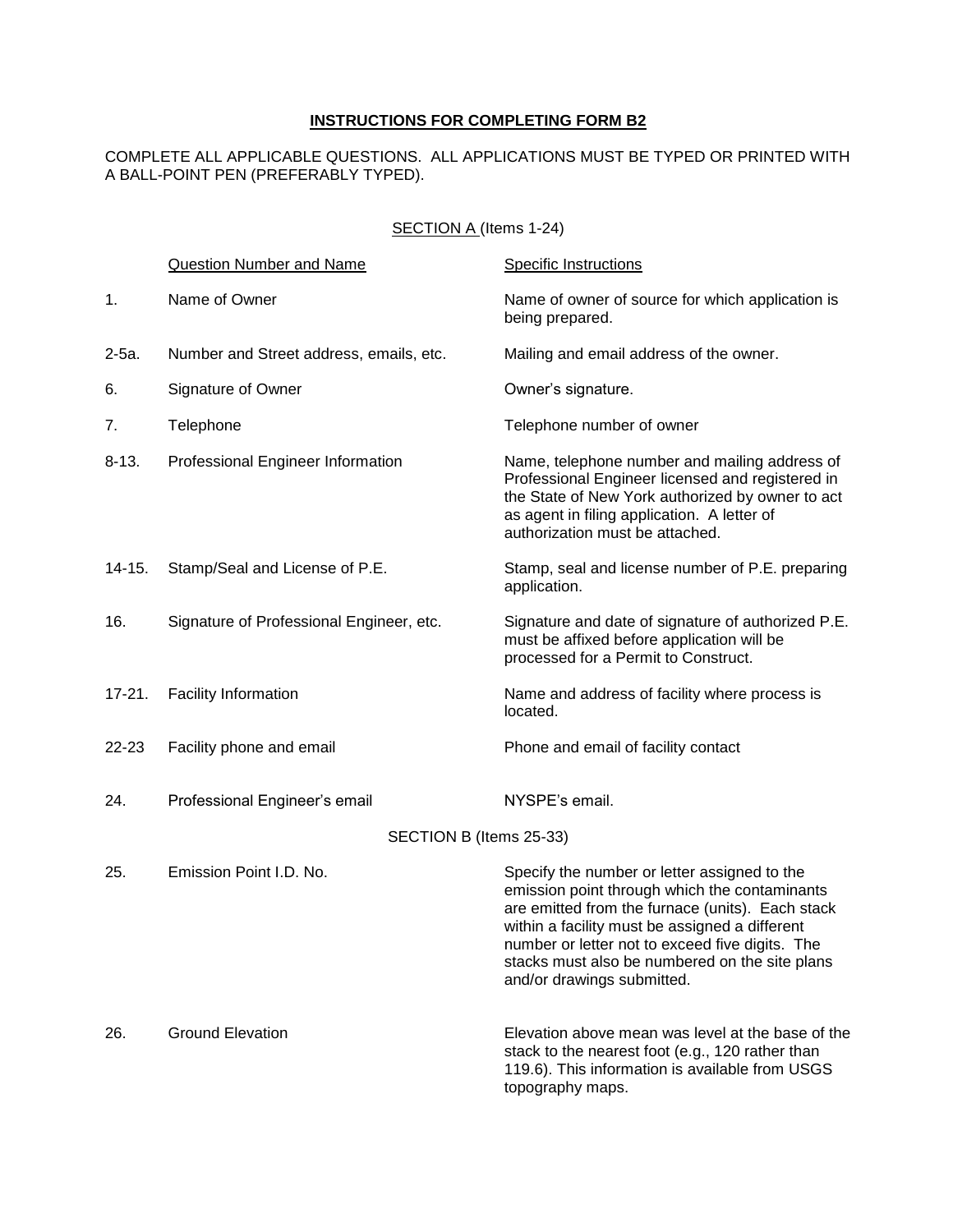| 27. | <b>Height Above Structures</b> | Height of the stack above the building or structure<br>to the nearest foot (e.g., 39 rather than 38.7). If<br>top of stack is below the building heights, it should<br>be expressed as a negative number.        |
|-----|--------------------------------|------------------------------------------------------------------------------------------------------------------------------------------------------------------------------------------------------------------|
| 28. | <b>Stack Height</b>            | Height of the stack measured from ground level to<br>top of stack to the nearest foot (e.g., 62 rather<br>than 62.3).                                                                                            |
| 29. | Inside Dimensions              | Inside diameter at the exit of stack expressed in<br>inches to the nearest inch. For stacks of<br>rectangular cross-section specify inside length<br>and width in inches to the nearest inch (e.g., 40 x<br>20). |
| 30. | <b>Exit Temperature</b>        | Stack gas exit temperature (°F).                                                                                                                                                                                 |
| 31. | <b>Exit Velocity</b>           | Stack gas exit velocity (ft./sec.).                                                                                                                                                                              |
| 32. | <b>Exit Flow Rate</b>          | Stack gas exit flow water in cubic feet per minute<br>at actual conditions.                                                                                                                                      |
| 33. | Heat Input                     | Specify in million Btu/hr. the total anticipated<br>maximum operating heat input of the stationary<br>combustion installation (all units connected to<br>same stack).                                            |

# SECTION C (Items 34-54)

 Answer all questions on form B2 only if a single furnace (unit is vented to the emission point (stack)). If more than one combustion unit vents to this emission point, leave questions in this Section blank and complete additional form Y for each unit (furnace). A standby or emergency furnace (unit) is considered a separate unit. However, a dual fuel burner may be indicated by completing this form as if it were a second burner.

| 34. | <b>Permit to Construct</b> | If applying for a Permit to Construct, check<br>whether new source, modifications or existing<br>source Leave blank if applying for a Certificate to<br>Operate.                                          |
|-----|----------------------------|-----------------------------------------------------------------------------------------------------------------------------------------------------------------------------------------------------------|
| 35. | Certificate to Operate     | If applying for a Certificate to Operate, check<br>whether new source, modification or existing<br>source. leave blank if applying for a Permit to<br>Construct                                           |
| 36. | Unit Manufacturer's Name   | Specify the name of the manufacturer of the unit<br>and the Manufacturer's model number.                                                                                                                  |
| 37. | Unit Heat Input            | Specify the actual maximum operating heat input<br>in million Btu/hr. for existing units or the<br>anticipated maximum operating heat input for new<br>unit. If a stack test acceptable to the Department |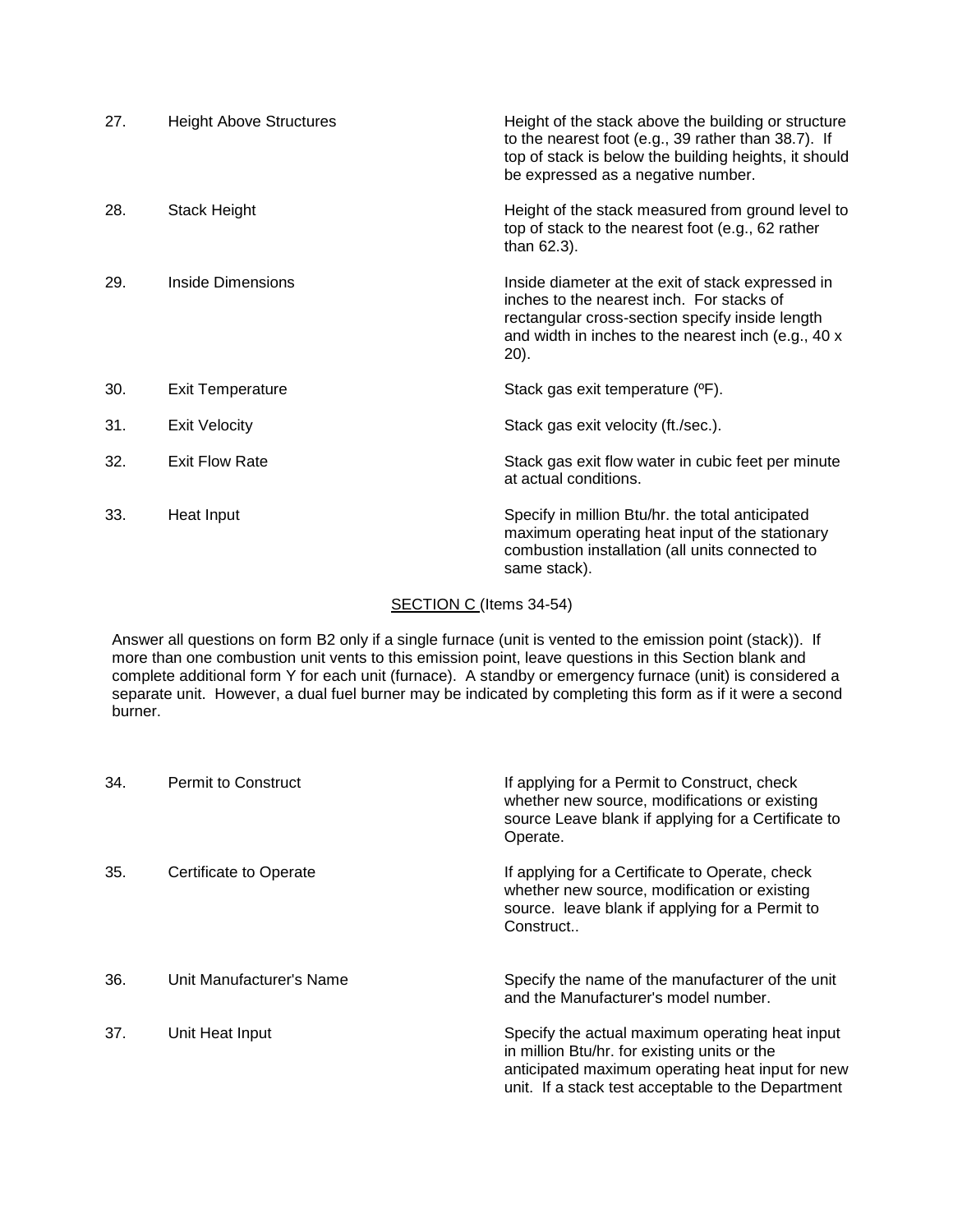|     |                                   | was performed on the unit, specify the heat input<br>during the test.                                                                                                                                                                                                                                                                                        |
|-----|-----------------------------------|--------------------------------------------------------------------------------------------------------------------------------------------------------------------------------------------------------------------------------------------------------------------------------------------------------------------------------------------------------------|
| 38. | Air Intake                        | Use the code below to describe the type of air in-<br>take:<br>1 - Outside air in-take<br>2 - Unit ventilator with outside air in-take<br>3 - System consisting of an outside air in-<br>take, with air ducts and a fan<br>4 - System consisting of an outside air in-<br>take, with ducts, fan and means of<br>heating in-take air<br>5 - Other<br>6 - None |
| 39. | <b>Burner Type</b>                | Enter the code to specify the type of burner used:<br>Oil<br>51 - Pressure atomized burners<br>52 - Steam atomized burners<br>53 - Air atomized burners<br>54 - Other, specifiy<br><b>Natural Gas</b><br>60 - Atmospheric gas burner<br>61 - Natural draft power gas burner<br>62 - Forced draft power gas burner<br>69 - Other, specifiy                    |
| 40. | <b>Burner Manufacturer's Name</b> | Name of the manufacturer of the burner and the<br>manufacturer's model number.                                                                                                                                                                                                                                                                               |
| 41. | Fuel Type*                        | Enter the code for the type of fuel burned or to be<br>burned: * #4 fuel oil is prohibited on/after 7/31/20<br>32 - No. 2 fuel oil<br>34 - No. 4 fuel oil<br>99 - Other, specify                                                                                                                                                                             |
| 42. | Average Quantity of Fuel/Hr.      | Average quantity of fuel burned/hr. by this burner<br>during normal operation; gals./hr. for oil; or cubic<br>feet/hr for gas. Compute average by dividing<br>quantity/year (question 44) by hrs./day (question<br>45) times days/year (question 46).                                                                                                        |
| 43. | Maximum Quantity of Fuel/Hr.      | Specify maximum quantity of fuel burned/hr. by<br>this burner from prior years' records, or enter<br>manufacturers' specified maximum quantity of fuel<br>burned/hr. in gals./hr. for oil; or cubic ft./hr. for<br>gas.                                                                                                                                      |
| 44. | Quantity of Fuel/Yr.              | Total quantity of fuel burned/yr. for this burner<br>only gals./yr for oil, cubic ft./yr. for gas.                                                                                                                                                                                                                                                           |
| 45. | Hrs./Day                          | Average number of hrs./day burner is or will be in<br>operation.                                                                                                                                                                                                                                                                                             |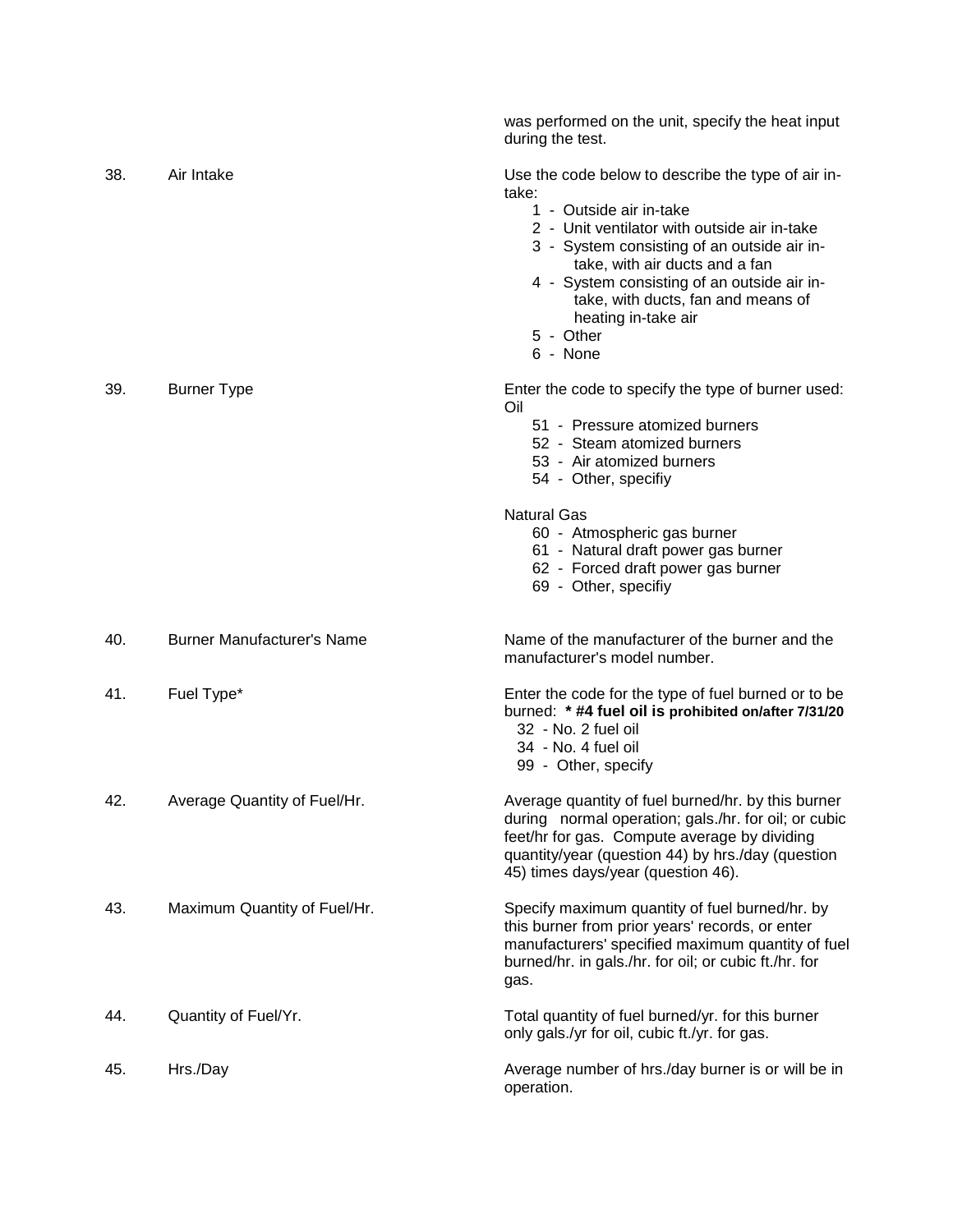46. Days/Year **Automage is a Community Community** Average number of day/yr. burner is or will be in operation.

47-54. If more than one burner or dual fuel burner is used, complete these questions. See instructions for questions 39-46.

#### SECTION D (Items 55-57)

Complete Section D only if a single process or unit is vented to the emission point (stack) or if the emission from all units vented to this emission point are directed to the same emission control equipment. Complete additional Form B2 for each process (unit) and leave this SECTION blank if emissions from each process (unit) are directed to separate emission control equipment.

| 55. | Control Type                            | Specify the type of emission control equipment<br>used.                                                      |
|-----|-----------------------------------------|--------------------------------------------------------------------------------------------------------------|
| 56. | Manufacturer's Name<br>and Model Number | Specify name of manufacturer and model number<br>of the control equipment specified in previous<br>question. |
| 57. | Disposal Method                         | Enter the code that describes the type of disposal<br>used for collected air contaminants.                   |
|     |                                         | Landfill - on-site<br>2<br>Landfill - off-site                                                               |
|     |                                         | Recycled on-site<br>4                                                                                        |

- 6 Sold
- 9 Other

#### SECTION E

58. Provide a brief description of the project (process/ work being performed)

#### SECTION F

#### **Calculations must bear original signature and seal of P.E. Attach separate sheet(s) with detailed calculations used to determine contaminant emissions.**

If more than one furnace or unit vents to the emission point specified in Section B, complete the appropriate number of unit form Y (one for each process or unit,) before completing this section. This section is used to summarize the total air contaminants emitted through the emission point specified in Section B.

59. Contaminant Name and CAS Number Complete for all contaminants (Total Particulates, Sulfur Dioxide, Nitrogen Oxides, Carbon Monoxide, etc.). Entries should represent the total of the contaminant emitted from the stack by this combustion installation process.